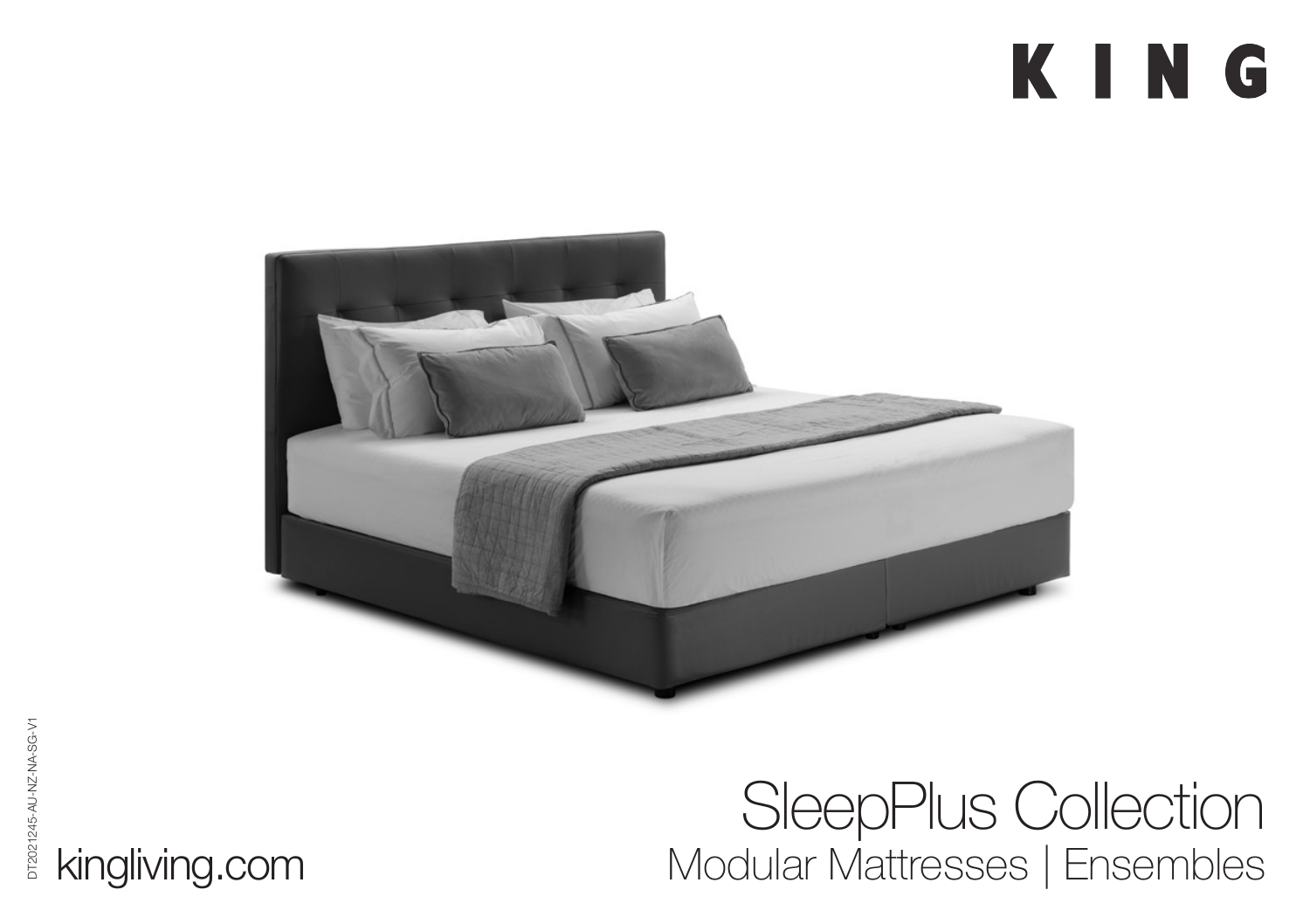## SleepPlus Modular Mattresses Mattress Composition

#### SleepPlus 3000\* Reversible Mattress Non-modular, reversible mattress for softer or firmer support



SleepPlus 6000\* Modular Mattress



SleepPlus 8000\* Plus Modular Mattress



SleepPlus 9008\* Premium Modular Mattress



Fit Cover SleepPlus 6000 | 8000 | 9008 STD AirFit – Air-circulating Properties Optional\* Fit Covers: WarmFit – Integrated Electric Blanket CoolFit – Smart Cooling Technology



Comfort Layer SleepPlus 6000 75mm (3") reversible layer for softer or firmer support. Comfort Layer Options: Memory Foam – Contoured Support Hybrid – Memory Foam + Latex Latex – Natural Support Premium Firm – Firm Support

Comfort Layer SleepPlus 8000 90mm (3.5") reversible layer for softer or firmer support. Comfort Layer Options: Memory Foam – Contoured Support Hybrid – Memory Foam + Latex Latex – Natural Support

Comfort Layer SleepPlus 9008

Premium Firm – Firm Support

110mm (4.25") reversible layer for softer or firmer support. Comfort Layer Options:

Memory Foam – Contoured Support Hybrid – Memory Foam + Latex Latex – Natural Support Premium Firm – Firm Support

FlexMat SleepPlus 6000 | 8000 | 9008 Optional\* FlexMat can be positioned beneath the Comfort Layer on one side of the mattress to provide even firmer support.





Air Mesh Cover SleepPlus 6000 | 8000 | 9008 Removable mesh cover promotes air circulation and breathability.



KingFlex Support Base SleepPlus 6000 Reversible STD KingCell Pocket Spring Core Base for softer or firmer support



KingFlex Support SleepPlus 8000 Reversible Optimal KingCell Pocket Spring Core Base

for softer or firmer support



KingFlex Support SleepPlus 9008

Dual Reversible KingCell Pocket Spring Core Base for softer or firmer support

Full length coils and firmer shorter coils for a unique sleeping experience



Uniflex Support SleepPlus 6000 | 8000 | 9008 Uniflex Edge Support System maximises usable sleep surface whilst providing lateral support for modular components. Allows flexibility to adjust, clean, or replace components to suit individual requirements.







Effective January 2022. Use Magic Joiner M95. \*Mattress Components of 3000, 6000, 8000, and 9008 are not interchangeable and not sold separately. \*Optional Components (FlexMat and Fit Covers) are sold separately (price ext and are compatible with 6000, 8000, and 9008 mattresses. As King Living has a policy of continuous improvement, changes to products and specifications may be made without prior notice. Images and drawings are representativ design only. Accessories not included.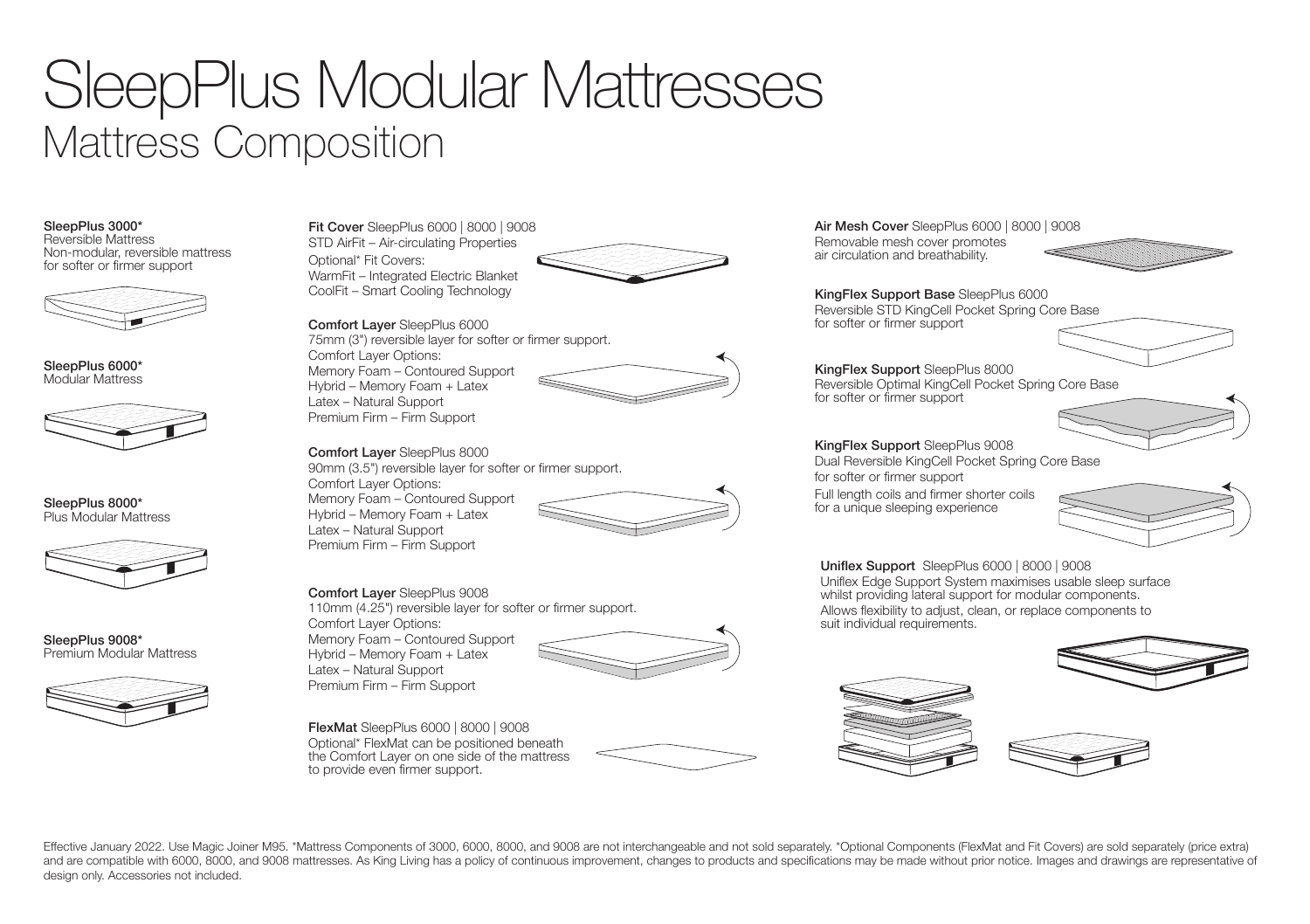## SleepPlus Modular Mattresses Mattress Range

SleepPlus 3000 Reversible Mattress



SleepPlus 6000 Modular Mattress



SleepPlus 8000 Plus Modular Mattress



SleepPlus 9008 Premium Modular Mattress



## King-AU | SuperKing-NZ

SleepPlus 3000 | 6000 | 8000 | 9008

Dimensions: Width: 1851 (73") Length: 2046 (80.5")

#### King-US

SleepPlus 3000 | 6000 | 8000 | 9008 Dimensions: Width: 1946 (76.75") Length: 2046 (80.5")

### King-SG

SleepPlus 3000 | 6000 | 8000 | 9008

Dimensions: Width: 1851 (73") Length: 1916 (75.5")

#### King-NZ

SleepPlus 6000 | 8000 | 9008

Dimensions: Width: 1676 (66") Length: 2046 (80.5")

Queen-AU-NZ-NA SleepPlus 3000 | 6000 | 8000 | 9008

Dimensions: Width: 1541 (60.75") Length: 2046 (80.5")

#### Queen-SG

SleepPlus 3000 | 6000 | 8000 | 9008 Dimensions: Width: 1541 (60.75") Length: 1916 (75.5")

### Double-AU-NZ-NA

SleepPlus 3000 | 6000

Dimensions: Width: 1401 (55") Length: 1916 (75.5")

#### King Mattress (Range) **Queen Mattress (Range) Communities (Range) Double Mattress (Range)** KingSingle Mattress (Range)

### KingSingle-AU-NZ-NA SleepPlus 3000 | 6000

Dimensions: Width: 1071 (42") Length: 2046 (80.5")

#### SuperSingle-SG

SleepPlus 3000 | 6000 | 8000 | 9008 Dimensions: Width: 1071 (42") Length: 1916 (75.5")

Effective January 2022. Use Magic Joiner M95. \*Mattress Components of 3000, 6000, 8000, and 9008 are not interchangeable and not sold separately. \*Optional Components (FlexMat and Fit Covers) are sold separately (price ext and are compatible with 6000, 8000, and 9008 mattresses. Bed and Mattress sizes compatible in country or region as indicated: Australia (AU) | New Zealand (NZ) | North America (NA) | United States (US) | Asia & Singapore ( As King Living has a policy of continuous improvement, changes to products and specifications may be made without prior notice. Images and drawings are representative of design only. Accessories not included.